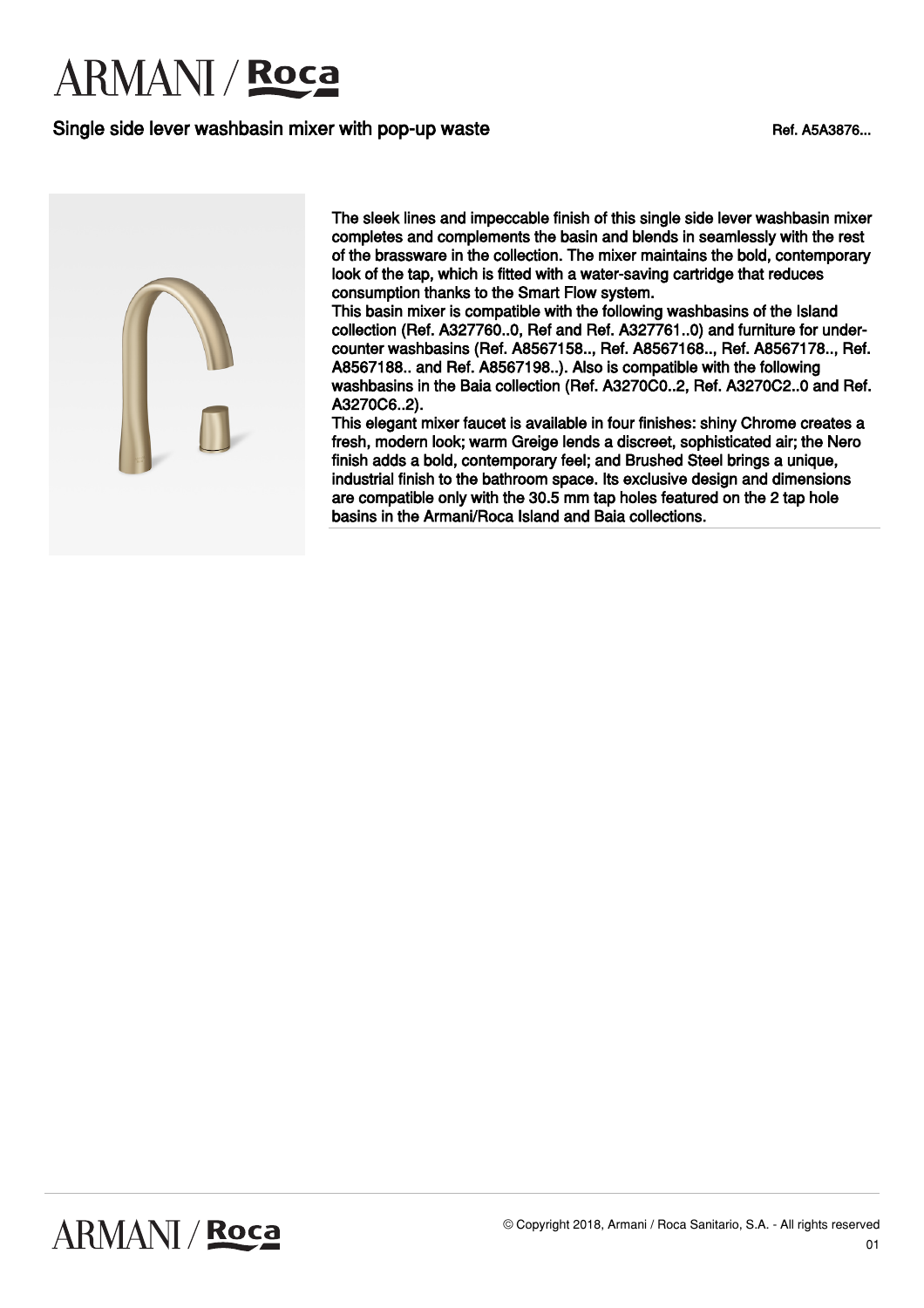### Single side lever washbasin mixer with pop-up waste Ref. A5A3876...

Application place: Basin Flow rate (l/min - 3 bar): 7 High neck Installation type: Deck-mounted Pop-up waste

#### Colours and Finishes

How to obtain the reference number Replace the ".." with the desired finish code from the list below



#### Dimensions

Length: 190 mm. Width: 46 mm. Height: 286 mm.

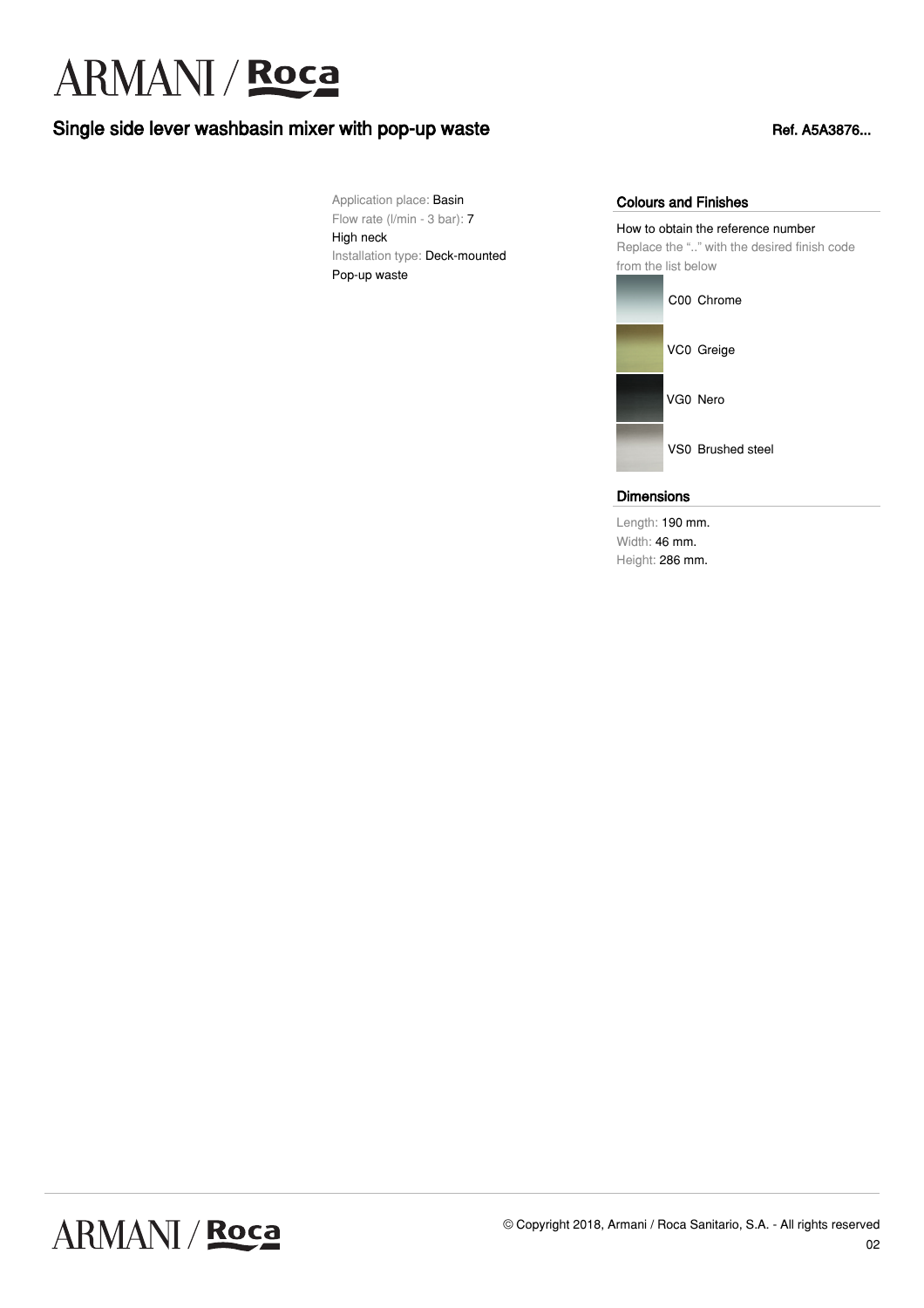### Single side lever washbasin mixer with pop-up waste Ref. A5A3876...

#### Compatible with

A3270C0..2 900 mm countertop washbasin for 2-hole basin mixer

A3270C2..2 660 mm countertop washbasin for 2-hole basin mixer

A3270C6..2 660 mm over countertop

washbasin for 2-hole basin mixer

A327761... 650 mm countertop washbasin for 2-hole basin mixer

A327760... 770 mm countertop washbasin for 2-hole basin mixer

A327762... Under-counter washbasin

A8567198.. 816 mm wall-hung furniture for under-counter washbasin and deck-mounted basin mixer

A8567188.. 1000 mm wall-hung furniture for under-counter washbasin and deck-mounted basin mixer

A8567178.. 1200 mm wall-hung furniture for under-counter washbasin and deck-mounted basin mixer

A8567168.. 1550 mm wall-hung furniture for 2 under-counter washbasins and deck-mounted basin mixers

A8567158.. 1800 mm wall-hung furniture for 2 under-counter washbasins and deck-mounted basin mixers

A8567098.. 816 mm wall-hung furniture for countertop washbasin and deck-mounted basin mixer

A8565388.. 1000 mm wall-hung furniture for countertop washbasin and deck-mounted basin mixer

A8565378.. 1200 mm wall-hung furniture for countertop washbasin and deck-mounted basin mixer

A8565368.. 1550 mm wall-hung furniture for 2 countertop washbasins and deck-mounted basin mixers

A8565358.. 1800 mm wall-hung furniture for 2 countertop washbasins and deck-mounted basin mixers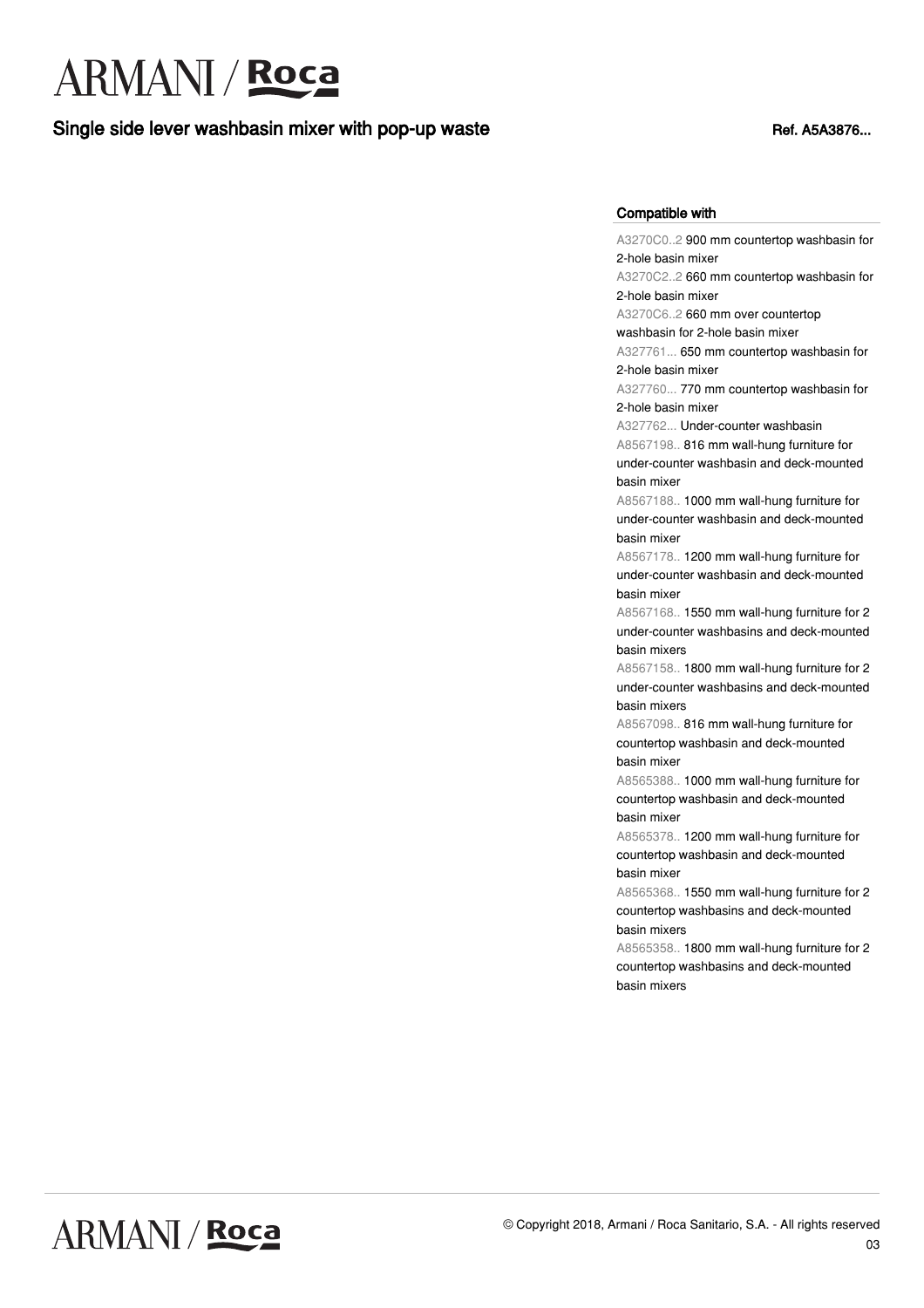### Single side lever washbasin mixer with pop-up waste Ref. A5A3876...

#### Technical drawings